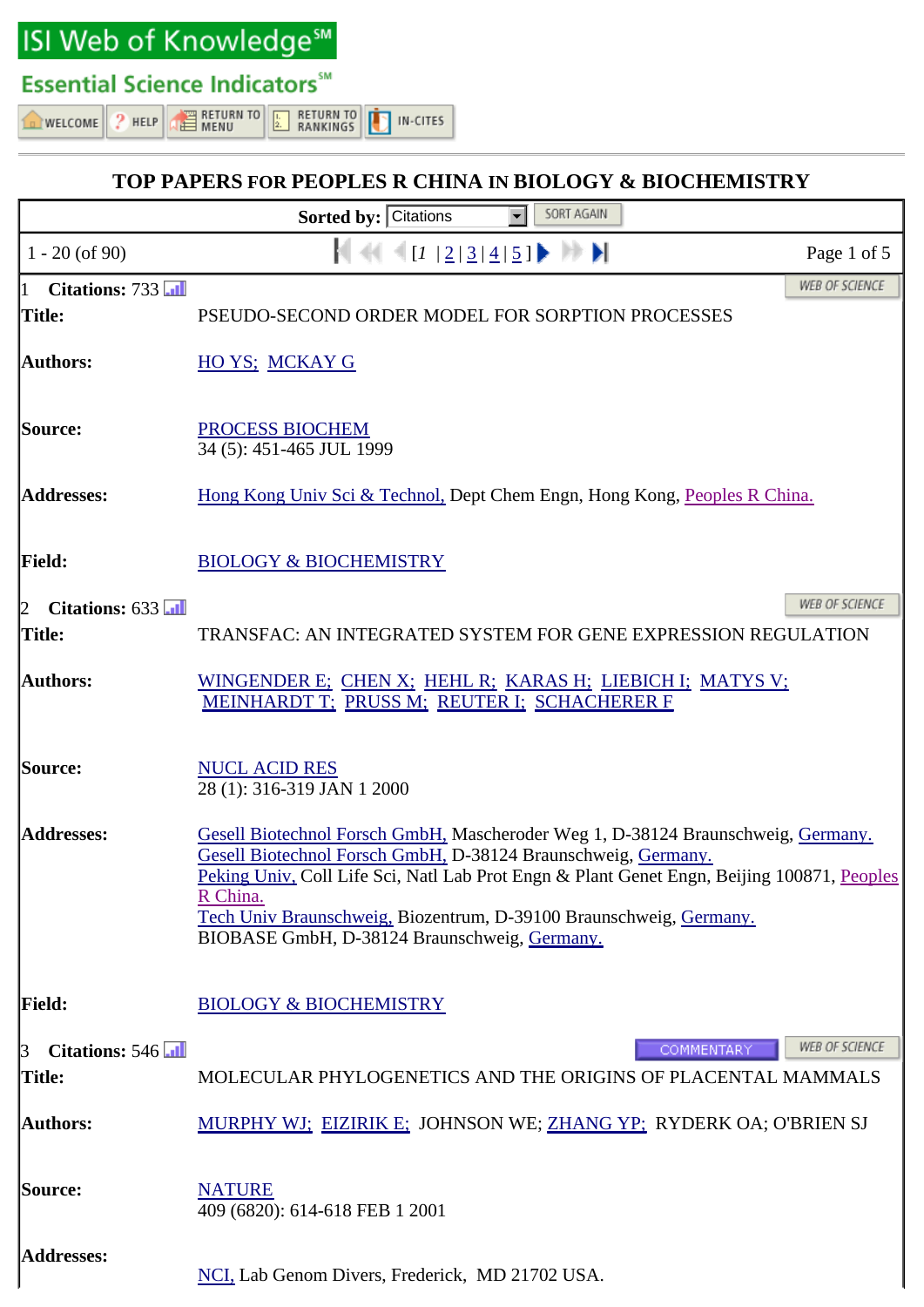|                                            | Chinese Acad Sci, Kunming Inst Zool, Key Lab Cellular & Mol Evolut, Kunming, Peoples R                                                                                                                                                                                                                                                                                                        |
|--------------------------------------------|-----------------------------------------------------------------------------------------------------------------------------------------------------------------------------------------------------------------------------------------------------------------------------------------------------------------------------------------------------------------------------------------------|
|                                            | China.<br>Zool Soc San Diego, Ctr Reprod Endangered Species, San Diego, CA 92112 USA.<br>Univ Maryland, Dept Biol, College Pk, MD 20742 USA.                                                                                                                                                                                                                                                  |
| <b>Field:</b>                              | <b>BIOLOGY &amp; BIOCHEMISTRY</b>                                                                                                                                                                                                                                                                                                                                                             |
| Citations: 350<br>$\overline{A}$<br>Title: | <b>WEB OF SCIENCE</b><br>THE TRANSFAC SYSTEM ON GENE EXPRESSION REGULATION                                                                                                                                                                                                                                                                                                                    |
| <b>Authors:</b>                            | WINGENDER E; CHEN X; FRICKE E; GEFFERS R; HEHL R; LIEBICH I; KRULL<br>M; MATYS V; MICHAEL H; OHNHAUSER R; PRUSS M; SCHACHERER F; THIELE<br>S; URBACH S                                                                                                                                                                                                                                        |
| <b>Source:</b>                             | <b>NUCL ACID RES</b><br>29 (1): 281-283 JAN 1 2001                                                                                                                                                                                                                                                                                                                                            |
| <b>Addresses:</b>                          | Gesell Biotechnol Forsch GmbH, Mascheroder Weg 1, D-38124 Braunschweig, Germany.<br>Gesell Biotechnol Forsch GmbH, D-38124 Braunschweig, Germany.<br>Peking Univ, Coll Life Sci, Natl Lab Prot Engn & Plant Genet Engn, Beijing 100871, Peoples<br>R China.<br>BIOBASE GmbH, D-38124 Braunschweig, Germany.<br>Tech Univ Braunschweig, Biozentrum, Inst Genet, D-38106 Braunschweig, Germany. |
| <b>Field:</b>                              | <b>BIOLOGY &amp; BIOCHEMISTRY</b>                                                                                                                                                                                                                                                                                                                                                             |
| Citations: 328<br>15                       | RESEARCH FRONT<br>WEB OF SCIENCE                                                                                                                                                                                                                                                                                                                                                              |
| Title:                                     | CRYSTAL STRUCTURE OF SPINACH MAJOR LIGHT-HARVESTING COMPLEX AT<br>2.72 ANGSTROM RESOLUTION                                                                                                                                                                                                                                                                                                    |
| <b>Authors:</b>                            | LIU ZF; YAN HC; WANG KB; KUANG TY; ZHANG JP; GUI LL; AN XM; CHANG WR                                                                                                                                                                                                                                                                                                                          |
| Source:                                    | <b>NATURE</b><br>428 (6980): 287-292 MAR 18 2004                                                                                                                                                                                                                                                                                                                                              |
| <b>Addresses:</b>                          | Chinese Acad Sci, Inst Biophys, Natl Lab Biomacromol, 15 Datun Rd, Chaoyang Dist, Beijing<br>100101, Peoples R China.<br>Chinese Acad Sci, Inst Biophys, Natl Lab Biomacromol, Beijing 100101, Peoples R China.<br>Chinese Acad Sci, Inst Bot, Lab Photosynth & Environm Mol Physiol, Beijing<br>100093, Peoples R China.                                                                     |
| <b>Field:</b>                              | <b>BIOLOGY &amp; BIOCHEMISTRY</b>                                                                                                                                                                                                                                                                                                                                                             |
| Citations: 325<br>$\overline{6}$           | <b>WEB OF SCIENCE</b>                                                                                                                                                                                                                                                                                                                                                                         |
| Title:                                     | FERRIC REDUCING ANTIOXIDANT POWER ASSAY: DIRECT MEASURE OF TOTAL<br>ANTIOXIDANT ACTIVITY OF BIOLOGICAL FLUIDS AND MODIFIED VERSION<br>FOR SIMULTANEOUS MEASUREMENT OF TOTAL ANTIOXIDANT POWER AND<br>ASCORBIC ACID CONCENTRATION                                                                                                                                                              |
| <b>Authors:</b>                            | <b>BENZIE IFF: STRAIN JJ</b>                                                                                                                                                                                                                                                                                                                                                                  |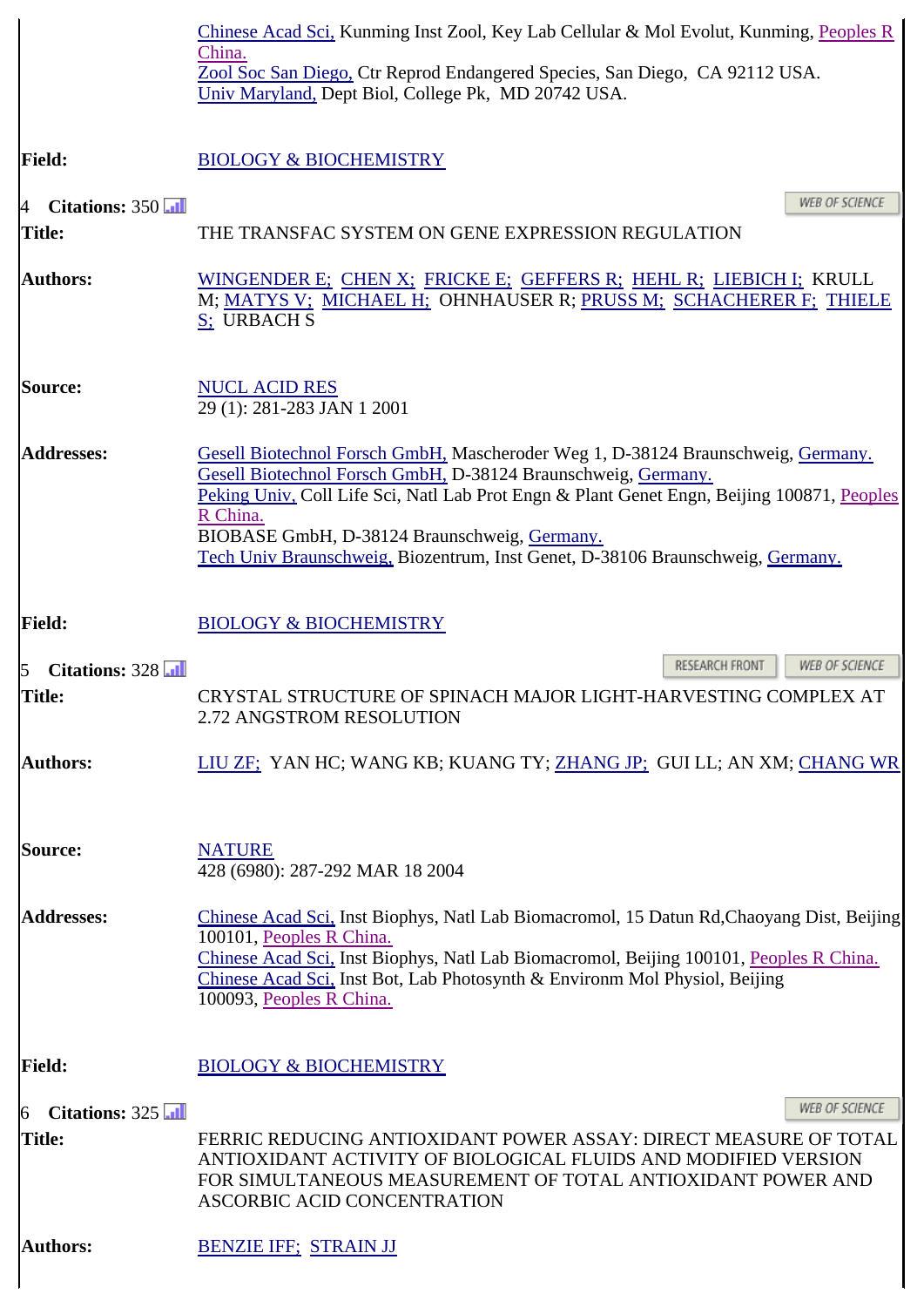| <b>Source:</b>                  | <b>METH ENZYMOLOGY</b><br>299: 15-27 1999                                                                                                                                                                                                                                                                                                                                                                                                                                                                                                                                                                                                                                                                                                                                                                                                                                                                                                                                                                                                                                                                                                                                                                                                                                                                                                                                                                                                                                                                                                                                  |
|---------------------------------|----------------------------------------------------------------------------------------------------------------------------------------------------------------------------------------------------------------------------------------------------------------------------------------------------------------------------------------------------------------------------------------------------------------------------------------------------------------------------------------------------------------------------------------------------------------------------------------------------------------------------------------------------------------------------------------------------------------------------------------------------------------------------------------------------------------------------------------------------------------------------------------------------------------------------------------------------------------------------------------------------------------------------------------------------------------------------------------------------------------------------------------------------------------------------------------------------------------------------------------------------------------------------------------------------------------------------------------------------------------------------------------------------------------------------------------------------------------------------------------------------------------------------------------------------------------------------|
| <b>Addresses:</b>               | Hong Kong Polytech Univ, Dept Nursing & Hlth Sci, Kowloon, Hong Kong<br>Univ Ulster, No Ireland Ctr Diet & Hlth, Coleraine BT52 1SA, Londonderry, North Ireland.                                                                                                                                                                                                                                                                                                                                                                                                                                                                                                                                                                                                                                                                                                                                                                                                                                                                                                                                                                                                                                                                                                                                                                                                                                                                                                                                                                                                           |
| <b>Field:</b>                   | <b>BIOLOGY &amp; BIOCHEMISTRY</b>                                                                                                                                                                                                                                                                                                                                                                                                                                                                                                                                                                                                                                                                                                                                                                                                                                                                                                                                                                                                                                                                                                                                                                                                                                                                                                                                                                                                                                                                                                                                          |
| $\mathcal{T}$<br>Citations: 318 | RESEARCH FRONT<br>WEB OF SCIENCE                                                                                                                                                                                                                                                                                                                                                                                                                                                                                                                                                                                                                                                                                                                                                                                                                                                                                                                                                                                                                                                                                                                                                                                                                                                                                                                                                                                                                                                                                                                                           |
| <b>Title:</b>                   | THE MICROARRAY QUALITY CONTROL (MAQC) PROJECT SHOWS INTER- AND<br><b>INTRAPLATFORM REPRODUCIBILITY OF GENE EXPRESSION MEASUREMENTS</b>                                                                                                                                                                                                                                                                                                                                                                                                                                                                                                                                                                                                                                                                                                                                                                                                                                                                                                                                                                                                                                                                                                                                                                                                                                                                                                                                                                                                                                     |
| <b>Authors:</b>                 | SHI LM; REID LH; JONES WD; SHIPPY R; WARRINGTON JA; BAKER SC; COLLINS<br>PJ; DE LONGUEVILLE F; KAWASAKI ES; LEE KY; LUO YL; SUN YMA; WILLEY<br>JC; SETTERQUIST RA; FISCHER GM; TONG WD; DRAGAN YP; DIX DJ; FRUEH<br>FW; GOODSAID FM; HERMAN D; JENSEN RV; JOHNSON CD; LOBENHOFER<br>EK; PURI RK; SCHERF U; THIERRY-MIEG J; WANG C; WILSON M; WOLBER<br>PK; ZHANG L; AMUR S; BAO WJ; BARBACIORU CC; LUCAS AB; BERTHOLET<br>V; BOYSEN C; BROMLEY B; BROWN D; BRUNNER A; CANALES R; CAO<br>XXM; CEBULA TA; CHEN JJ; CHENG J; CHU TM; CHUDIN E; CORSON J; CORTON<br>JC; CRONER LJ; DAVIES C; DAVISON TS; DELENSTARR G; DENG XT; DORRIS<br>D; EKLUND AC; FAN XH; FANG H; FULMER-SMENTEK S; FUSCOE JC;<br>GALLAGHER K; GE WG; GUO L; GUO X; HAGER J; HAJE PK; HAN J; HAN T;<br>HARBOTTLE HC; HARRIS SC; HATCHWELL E; HAUSER CA; HESTER S; HONG<br>HX; HURBAN P; JACKSON SA; JI HL; KNIGHT CR; KUO WP; LECLERC JE; LEVY S;<br>LI QZ; LIU CM; LIU Y; LOMBARDI MJ; MA YQ; MAGNUSON SR; MAQSODI<br>B; MCDANIEL T; MEI N; MYKLEBOST O; NING BT; NOVORADOVSKAYA N; ORR<br>MS; OSBORN TW; PAPALLO A; PATTERSON TA; PERKINS RG; PETERS<br>EH; PETERSON R; PHILIPS KL; PINE PS; PUSZTAI L; QIAN F; REN HZ; ROSEN M;<br>ROSENZWEIG BA; SAMAHA RR; SCHENA M; SCHROTH GP; SHCHEGROVA<br>S; SMITH DD; STAEDTLER F; SU ZQ; SUN HM; SZALLASI Z; TEZAK Z; THIERRY-<br>MIEG D; THOMPSON KL; TIKHONOVA I; TURPAZ Y; VALLANAT B; VAN<br>C; WALKER SJ; WANG SJ; WANG YH; WOLFINGER R; WONG A; WU J; XIAO CL;<br>XIE Q; XU J; YANG W; ZHANG L; ZHONG S; ZONG YP; SLIKKER W; MAQC<br><b>CONSORTIUM</b> |
| <b>Source:</b>                  | <b>NAT BIOTECHNOL</b><br>24 (9): 1151-1161 SEP 2006                                                                                                                                                                                                                                                                                                                                                                                                                                                                                                                                                                                                                                                                                                                                                                                                                                                                                                                                                                                                                                                                                                                                                                                                                                                                                                                                                                                                                                                                                                                        |
| <b>Addresses:</b>               | US FDA, Natl Ctr Toxicol Res, 3900 NCTR Rd, Jefferson, AR 72079 USA.<br>US FDA, Natl Ctr Toxicol Res, Jefferson, AR 72079 USA.<br>Express Anal Inc, Durham, NC 27713 USA.<br>GE Healthcare, Tempe, AZ 85284 USA.<br>Affymetrix Inc, Santa Clara, CA 95051 USA.<br>Illuminia Inc, San Diego, CA 92121 USA.<br>Agilent Technol Inc, Santa Clara, CA 95051 USA.<br>Eppendorf Array Technol, B-5000 Namur, Belgium.<br>NCI, Ctr Adv Technol, Bethesda, MD 20892 USA.<br>Appl Biosyst Inc, Foster City, CA 94404 USA.<br>Panomics Inc, Fremont, CA 94555 USA.<br>Med Univ Ohio, Toledo, OH 43614 USA.<br>Ambion, Austin, TX 78744 USA.<br>Stratagene Corp, La Jolla, CA 92130 USA.<br>US EPA, Off Res & Dev, Res Triangle Pk, NC 27711 USA.<br>US FDA, Ctr Drug Evaluat & Res, Silver Spring, MD 20993 USA.<br>NIH, Natl Ctr Biotechnol Informat, Natl Lib Med, Bethesda, MD 20894 USA.                                                                                                                                                                                                                                                                                                                                                                                                                                                                                                                                                                                                                                                                                         |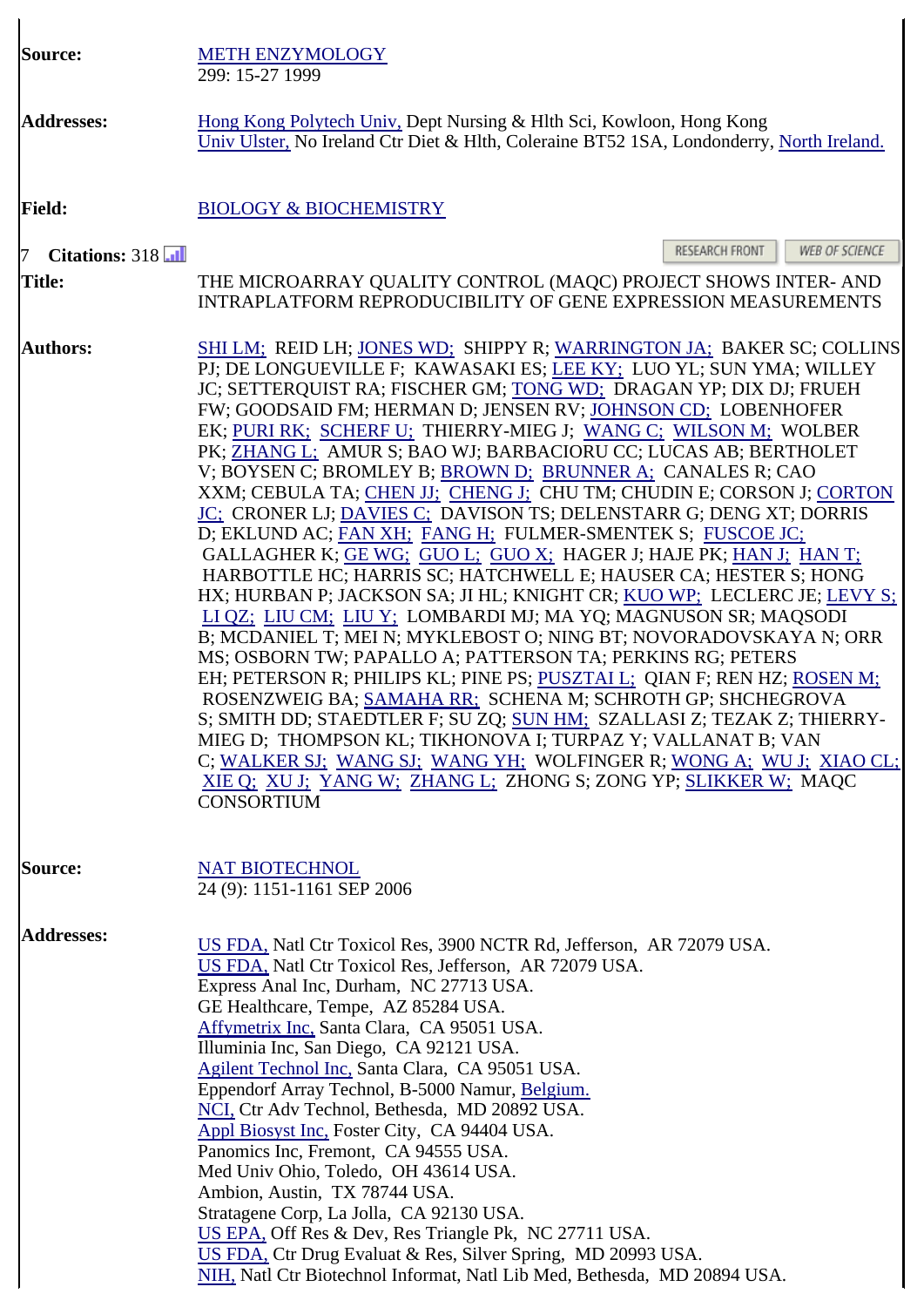|                     | Univ Massachusetts, Boston, MA 02125 USA.                                               |
|---------------------|-----------------------------------------------------------------------------------------|
|                     | Asuragen Inc, Austin, TX 78744 USA.                                                     |
|                     | Cogenics, Morrisville, NC 27560 USA.                                                    |
|                     | US FDA, Ctr Biol Evaluat & Res, Bethesda, MD 20892 USA.                                 |
|                     | US FDA, Ctr Devices & Radiol Hlth, Rockville, MD 20850 USA.                             |
|                     | Univ Calif Los Angeles, Cedars Sinai Med Ctr, David Geffen Sch Med, Los Angeles, CA     |
|                     | 90048 USA.                                                                              |
|                     | Solexa Inc, Hayward, CA 94545 USA.                                                      |
|                     | SAS Inst Inc, Cary, NC 27513 USA.                                                       |
|                     | Vialogy Corp, Altadena, CA 91001 USA.                                                   |
|                     | Operon Biotechnol, Huntsville, AL 35805 USA.                                            |
|                     | Z Tech Corp, Jefferson, AR 72079 USA.                                                   |
|                     | US FDA, Ctr Food Safety & Appl Nutr, Laurel, MD 20708 USA.                              |
|                     | CapitalBio Corp, Beijing 102206, Peoples R China.                                       |
|                     |                                                                                         |
|                     | Biogen Idec, San Diego, CA 92122 USA.                                                   |
|                     | US EPA, Off Sci Advisor, Washington, DC 20460 USA.                                      |
|                     | Yale Univ, WM Keck Biotechnol Resource Lab, New Haven, CT 06511 USA.                    |
|                     | TeleChem Arraylt, Sunnyvale, CA 94089 USA.                                              |
|                     | US FDA, Ctr Vet Med, Laurel, MD 20708 USA.                                              |
|                     | Cold Spring Harbor Lab, Woodbury, NY 11797 USA.                                         |
|                     | Burnham Inst, La Jolla, CA 92037 USA.                                                   |
|                     | Stanford Univ, Sch Med, Stanford, CA 94305 USA.                                         |
|                     | Gene Express Inc, Toledo, OH 43614 USA.                                                 |
|                     | Harvard Univ, Sch Dent Med, Dept Dev Biol, Boston, MA 02115 USA.                        |
|                     | Vanderbilt Univ, Nashville, TN 37232 USA.                                               |
|                     | Univ Texas, SW Med Ctr, Dallas, TX 75390 USA.                                           |
|                     | Univ Texas, Dept Comp Sci, Richardson, TX 75083 USA.                                    |
|                     | GenUs BioSyst Inc, Northbrook, IL 60062 USA.                                            |
|                     |                                                                                         |
|                     | Natl Hosp Norway, Radium Hosp Hlth Ctr, Norwegian Microarray Consortium, N-0310         |
|                     | Oslo, Norway.                                                                           |
|                     | Novartis, Cambridge, MA 02139 USA.                                                      |
|                     | MD Anderson Canc Ctr, Breast Med Oncol Dept, Unit 1354, Houston, TX 77230 USA.          |
|                     | Luminex Corp, Austin, TX 78727 USA.                                                     |
|                     | Harvard Univ, Sch Med, Childrens Hosp, Informat Program, Harvard MIT Div Hlth Sci &     |
|                     | Tech, Boston, MA 02115 USA.                                                             |
|                     | Wake Forest Univ, Sch Med, Dept Physiol & Pharmacol, Winston Salem, NC 27157 USA.       |
|                     | Univ Illinois, Dept Bioengn, Urbana, IL 61801 USA.                                      |
|                     | Full Moon Biosyst Inc, Sunnyvale, CA 94085 USA.                                         |
|                     |                                                                                         |
|                     |                                                                                         |
|                     |                                                                                         |
| <b>Field:</b>       | <b>BIOLOGY &amp; BIOCHEMISTRY</b>                                                       |
|                     |                                                                                         |
| Citations: 278<br>8 | <b>RESEARCH FRONT</b><br>WEB OF SCIENCE                                                 |
| <b>Title:</b>       | PRODUCTION OF REACTIVE OXYGEN SPECIES BY MITOCHONDRIA - CENTRAL                         |
|                     | ROLE OF COMPLEX III                                                                     |
|                     |                                                                                         |
|                     |                                                                                         |
| <b>Authors:</b>     | CHEN Q; VAZQUEZ EJ; MOGHADDAS S; HOPPEL CL; LESNEFSKY EJ                                |
|                     |                                                                                         |
|                     |                                                                                         |
| <b>Source:</b>      | <b>J BIOL CHEM</b>                                                                      |
|                     | 278 (38): 36027-36031 SEP 19 2003                                                       |
|                     |                                                                                         |
|                     |                                                                                         |
| <b>Addresses:</b>   | Louis Stokes Vet Affairs Med Ctr, Med Serv 111W, Cardiol Sect, 10701 E Blvd, Cleveland, |
|                     |                                                                                         |
|                     | OH 44106 USA.                                                                           |
|                     | Case Western Reserve Univ, Dept Med, Div Cardiol, Cleveland, OH 44106 USA.              |
|                     | Case Western Reserve Univ, Dept Med, Div Clin Pharmacol, Cleveland, OH 44106 USA.       |
|                     | Case Western Reserve Univ, Dept Med, Div Pharmacol, Cleveland, OH 44106 USA.            |
|                     | Louis Stokes Vet Affairs Med Ctr, Ctr Geriatr Res Educ & Clin, Cleveland, OH 44106 USA. |
|                     | Louis Stokes Vet Affairs Med Ctr, Med Serv, Cleveland, OH 44106 USA.                    |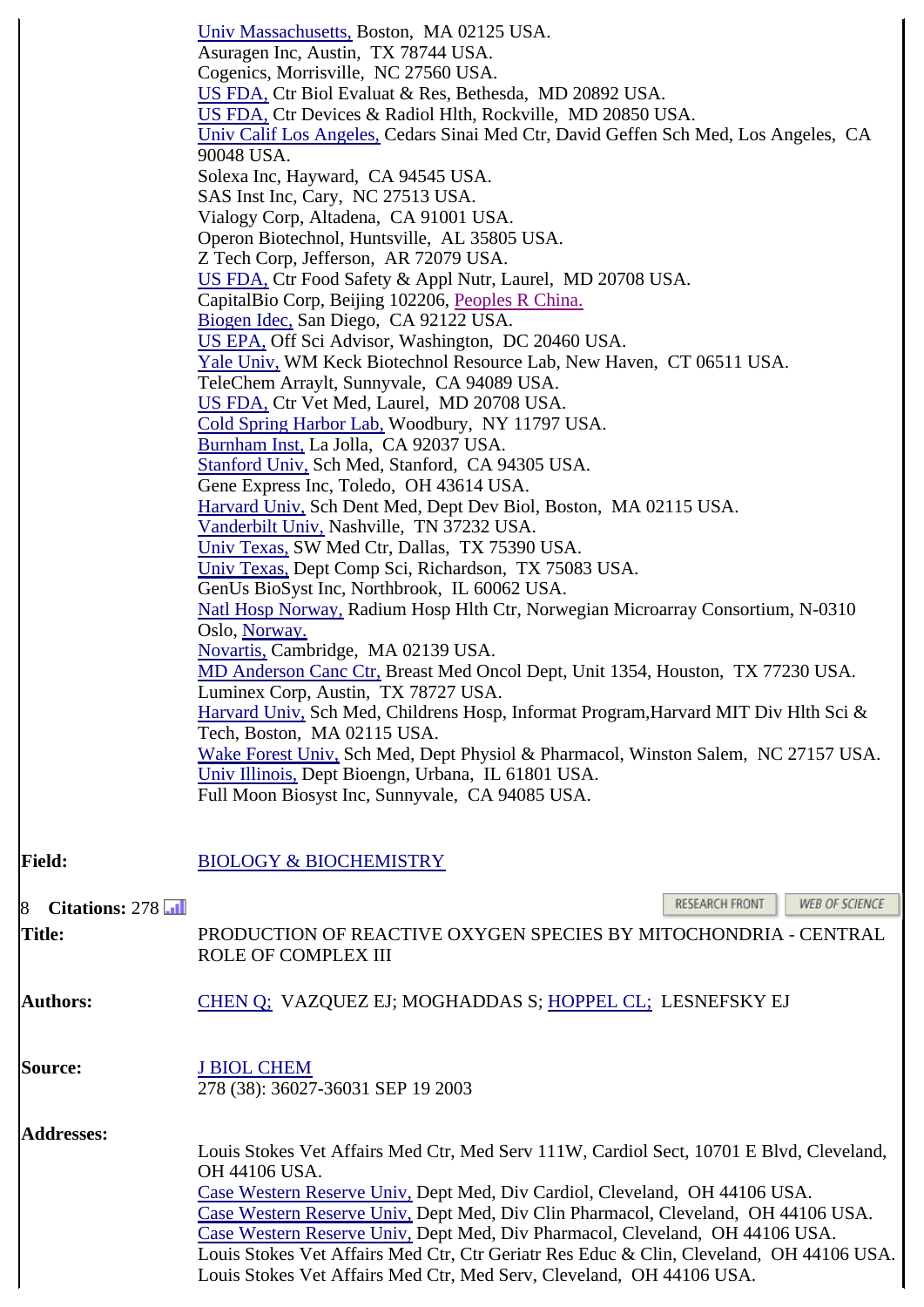|                                    | Xuzhou Med Coll, Dept Anesthesiol, Xuzhou, Peoples R China.                                                                                                                                                                                                                                                                                         |
|------------------------------------|-----------------------------------------------------------------------------------------------------------------------------------------------------------------------------------------------------------------------------------------------------------------------------------------------------------------------------------------------------|
| <b>Field:</b>                      | <b>BIOLOGY &amp; BIOCHEMISTRY</b>                                                                                                                                                                                                                                                                                                                   |
| Citations: 273<br>$\boldsymbol{9}$ | <b>WEB OF SCIENCE</b>                                                                                                                                                                                                                                                                                                                               |
| <b>Title:</b>                      | FREE RADICALS, ANTIOXIDANTS, AND NUTRITION                                                                                                                                                                                                                                                                                                          |
| Authors:                           | <u>FANG YZ; YANG S; WU GY</u>                                                                                                                                                                                                                                                                                                                       |
| Source:                            | <b>NUTRITION</b><br>18 (10): 872-879 OCT 2002                                                                                                                                                                                                                                                                                                       |
| <b>Addresses:</b>                  | Texas A&M Univ, Dept Anim Sci, 2471 TAMU, College Stn, TX 77843 USA.<br>Texas A&M Univ, Dept Anim Sci, College Stn, TX 77843 USA.<br>Texas A&M Univ, Fac Nutr, College Stn, TX 77843 USA.<br>Beijing Inst Radiat Med, Dept Biochem & Mol Biol, Beijing, Peoples R China.<br>China Agr Univ, Div Anim Nutr, Dept Anim Sci, Beijing, Peoples R China. |
| <b>Field:</b>                      | <b>BIOLOGY &amp; BIOCHEMISTRY</b>                                                                                                                                                                                                                                                                                                                   |
| Citations: 230<br>10               | <b>WEB OF SCIENCE</b>                                                                                                                                                                                                                                                                                                                               |
| <b>Title:</b>                      | EXPANDING THE TRANSFAC DATABASE TOWARDS AN EXPERT SYSTEM OF<br>REGULATORY MOLECULAR MECHANISMS                                                                                                                                                                                                                                                      |
| <b>Authors:</b>                    | HEINEMEYER T; CHEN X; KARAS H; KEL AE; KEL OV; LIEBICH I; MEINHARDT<br>T; REUTER I; SCHACHERER F; WINGENDER E                                                                                                                                                                                                                                       |
| Source:                            | <b>NUCL ACID RES</b><br>27 (1): 318-322 JAN 1 1999                                                                                                                                                                                                                                                                                                  |
| <b>Addresses:</b>                  | Gesell Biotechnol Forsch GmbH, Mascheroder Weg 1, D-38124 Braunschweig, Germany.<br>Gesell Biotechnol Forsch GmbH, D-38124 Braunschweig, Germany.<br>Peking Univ. Coll Life Sci, Beijing 100871, Peoples R China.<br>BIOBASE GmbH, D-38124 Braunschweig, Germany.<br>Russian Acad Sci, Inst Cytol & Genet, Novosibirsk 630090, Russia.              |
| <b>Field:</b>                      | <b>BIOLOGY &amp; BIOCHEMISTRY</b>                                                                                                                                                                                                                                                                                                                   |
| Citations: 228<br>$ 11\rangle$     | RESEARCH FRONT<br><b>WEB OF SCIENCE</b>                                                                                                                                                                                                                                                                                                             |
| <b>Title:</b>                      | IN VIVO MOLECULAR AND CELLULAR IMAGING WITH QUANTUM DOTS                                                                                                                                                                                                                                                                                            |
| <b>Authors:</b>                    | GAO XH; YANG LL; PETROS JA; MARSHAL FF; SIMONS JW; NIE SM                                                                                                                                                                                                                                                                                           |
| Source:                            | <b>CURR OPIN BIOTECHNOL</b><br>16 (1): 63-72 FEB 2005                                                                                                                                                                                                                                                                                               |
| <b>Addresses:</b>                  | Emory Clin, Dept Biomed Engn, 1639 Pierce Dr, Suite 2001, Atlanta, GA 30322 USA.<br>Emory Clin, Dept Biomed Engn, Atlanta, GA 30322 USA.<br>Georgia Inst Technol, Atlanta, GA 30322 USA.<br>Emory Clin, Dept Chem, Atlanta, GA 30322 USA.                                                                                                           |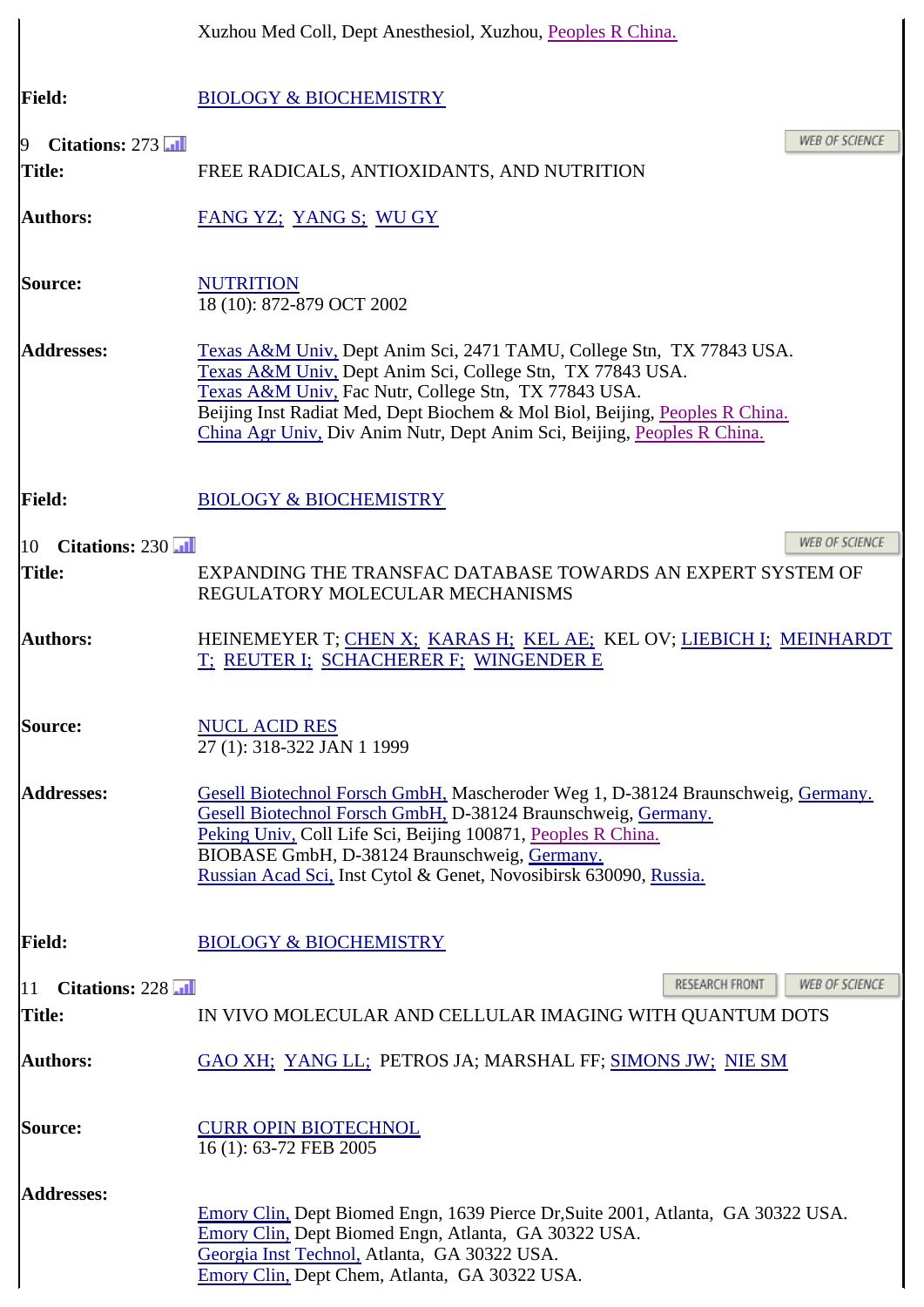|                                       | Emory Clin, Dept Hematol & Oncol, Atlanta, GA 30322 USA.<br>Emory Clin, Winship Canc Inst, Atlanta, GA 30322 USA.<br>Emory Clin, Dept Surg, Atlanta, GA 30322 USA.<br>Emory Clin, Dept Urol, Atlanta, GA 30322 USA.<br>Hunan Univ, Biotechnol & Bioengn Ctr, Changsha, Peoples R China.                                                                                                                                                                                                                                                                                                                                                                                                                                                                                                                                                                                                                                                                                                                            |
|---------------------------------------|--------------------------------------------------------------------------------------------------------------------------------------------------------------------------------------------------------------------------------------------------------------------------------------------------------------------------------------------------------------------------------------------------------------------------------------------------------------------------------------------------------------------------------------------------------------------------------------------------------------------------------------------------------------------------------------------------------------------------------------------------------------------------------------------------------------------------------------------------------------------------------------------------------------------------------------------------------------------------------------------------------------------|
| <b>Field:</b>                         | <b>BIOLOGY &amp; BIOCHEMISTRY</b>                                                                                                                                                                                                                                                                                                                                                                                                                                                                                                                                                                                                                                                                                                                                                                                                                                                                                                                                                                                  |
| 12 Citations: $226$                   | RESEARCH FRONT<br><b>WEB OF SCIENCE</b>                                                                                                                                                                                                                                                                                                                                                                                                                                                                                                                                                                                                                                                                                                                                                                                                                                                                                                                                                                            |
| <b>Title:</b>                         | THE GENOMES OF ORYZA SATIVA: A HISTORY OF DUPLICATIONS                                                                                                                                                                                                                                                                                                                                                                                                                                                                                                                                                                                                                                                                                                                                                                                                                                                                                                                                                             |
| <b>Authors:</b>                       | <u>YU J; WANG J; LIN W; LI SG; LI H; ZHOU J; NI PX; DONG W; HU SN; ZENG CQ;</u><br>ZHANG JG; ZHANG Y; LI RQ; XU ZY; LI ST; LI XR; ZHENG HK; CONG LJ; LIN L;<br>YIN JN; GENG JN; LI GY; SHI JP; LIU J; LV H; LI J; WANG J; DENG YJ; RAN<br>LH; SHI XL; WANG XY; WU QF; LI CF; REN XY; WANG JQ; WANG XL; LI<br>DW; LIU DY; ZHANG XW; JI ZD; ZHAO WM; SUN YQ; ZHANG ZP; BAO JY; HAN<br>YJ; DONG LL; JI J; CHEN P; WU SM; LIU JS; XIAO Y; BU DB; TAN JL; YANG L;<br>YE C; ZHANG JF; XU JY; ZHOU Y; YU YP; ZHANG B; ZHUANG SL; WEI HB; LIU<br>B; LEI M; YU H; LI YZ; XU H; WEI SL; HE XM; FANG LJ; ZHANG ZJ; ZHANG<br>YZ; HUANG XG; SU ZX; TONG W; LI JH; TONG ZZ; LI SL; YE J; WANG LS;<br>FANG L: LEI TT; CHEN C: CHEN H: XU Z: LI HH; HUANG HY: ZHANG F: XU<br>HY; LIN; ZHAO CF; LIST; DONG LJ; HUANG YQ; LIL; XIY; QI QH; LIWJ;<br>ZHANG B; HU W; ZHANG YL; TIAN XJ; JIAO YZ; LIANG XH; JIN JA; GAO L;<br>ZHENG WM; HAO BL; LIU SQ; WANG W; YUAN LP; CAO ML; MCDERMOTT<br>J; SAMUDRALA R; WANG J; WONG GKS; YANG HM |
| Source:                               | <b>PLOS BIOL</b><br>3 (2): art. no.-e38 FEB 2005                                                                                                                                                                                                                                                                                                                                                                                                                                                                                                                                                                                                                                                                                                                                                                                                                                                                                                                                                                   |
| <b>Addresses:</b>                     | Chinese Acad Sci, Beijing Genom Inst, Beijing Proteom Inst, Beijing Inst Genom,<br>Beijing, Peoples R China.<br>Zhejiang Univ, James D Watson Inst Genome Sci, Hangzhou Genom Inst, Key Lab Genom<br>Bioinformat Zhehiang Prov, Hangzhou 310027, Peoples R China.<br>Peking Univ, Coll Life Sci, Beijing 100871, Peoples R China.<br>Chinese Acad Sci. Inst Theoret Phys, Beijing 100080, Peoples R China.<br>Beijing N Computat Ctr, Beijing, Peoples R China.<br>Chinese Acad Sci, Bioinformat Lab, Comp Technol Inst, Beijing, Peoples R China.<br>Beijing Normal Univ, Coll MAth Sci, Dept Stat & Financial Math, Beijing, Peoples R China.<br>Chinese Acad Sci, Kunming Inst Zool, Kunming, Peoples R China.<br>Natl Hybrid Rice R&D Ctr, Changsha, Peoples R China.<br>Univ Washington, Dept Microbiol, Computat Genom Grp, Seattle, WA 98195 USA.<br>Univ Washington, UW Genome Ctr, Dept Med, Seattle, WA 98195 USA.                                                                                       |
| <b>Field:</b>                         | <b>BIOLOGY &amp; BIOCHEMISTRY</b>                                                                                                                                                                                                                                                                                                                                                                                                                                                                                                                                                                                                                                                                                                                                                                                                                                                                                                                                                                                  |
| Citations: 203<br>13<br><b>Title:</b> | <b>RESEARCH FRONT</b><br><b>WEB OF SCIENCE</b><br>IDENTIFICATION OF AN ACQUIRED JAK2 MUTATION IN POLYCYTHEMIA VERA                                                                                                                                                                                                                                                                                                                                                                                                                                                                                                                                                                                                                                                                                                                                                                                                                                                                                                 |
| <b>Authors:</b>                       | ZHAO RX; XING S; <u>LI Z;</u> FU XQ; <u>LI QS;</u> KRANTZ SB; ZHAO ZHJ                                                                                                                                                                                                                                                                                                                                                                                                                                                                                                                                                                                                                                                                                                                                                                                                                                                                                                                                             |
| Source:                               | <b>J BIOL CHEM</b><br>280 (24): 22788-22792 JUN 17 2005                                                                                                                                                                                                                                                                                                                                                                                                                                                                                                                                                                                                                                                                                                                                                                                                                                                                                                                                                            |
| <b>Addresses:</b>                     | 777 Preston Res Bldg, 2220 Pierce Ave, Nashville, TN 37232 USA.                                                                                                                                                                                                                                                                                                                                                                                                                                                                                                                                                                                                                                                                                                                                                                                                                                                                                                                                                    |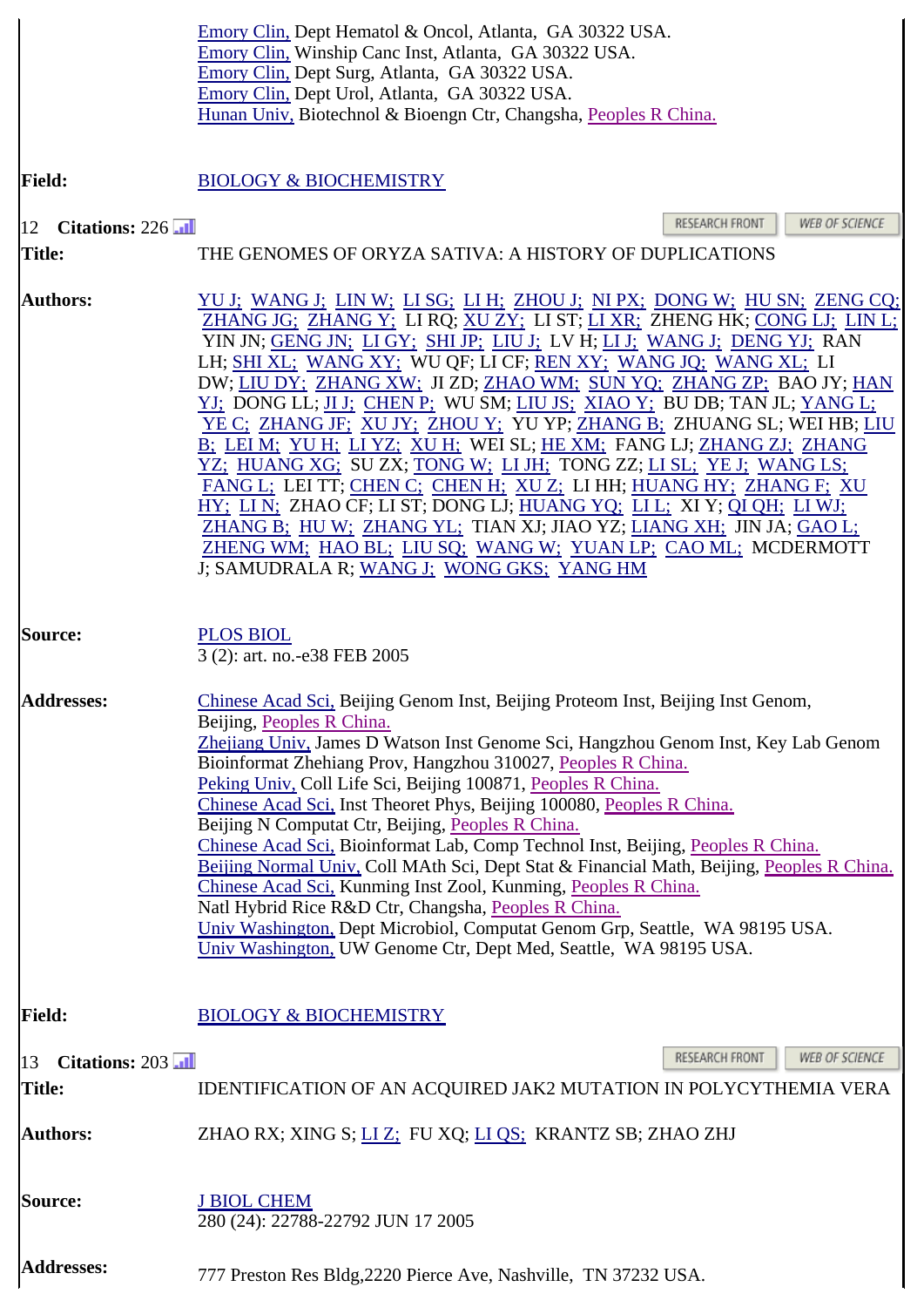|                                        | Vanderbilt Univ, Div Hematol Oncol, Dept Med, Vanderbilt Ingram Canc Ctr, Nashville, TN<br>37232 USA.<br>Jilin Univ, Coll Life Sci, Edmond H Fischer Signal Transduct Lab, Changchun<br>130023, Peoples R China.                                                                                                                                                                                                                                                                                                                                                                                                                                                                                           |
|----------------------------------------|------------------------------------------------------------------------------------------------------------------------------------------------------------------------------------------------------------------------------------------------------------------------------------------------------------------------------------------------------------------------------------------------------------------------------------------------------------------------------------------------------------------------------------------------------------------------------------------------------------------------------------------------------------------------------------------------------------|
| <b>Field:</b>                          | <b>BIOLOGY &amp; BIOCHEMISTRY</b>                                                                                                                                                                                                                                                                                                                                                                                                                                                                                                                                                                                                                                                                          |
| Citations: $203$ $\overline{11}$<br>14 | <b>WEB OF SCIENCE</b>                                                                                                                                                                                                                                                                                                                                                                                                                                                                                                                                                                                                                                                                                      |
| <b>Title:</b>                          | MAPKK-INDEPENDENT ACTIVATION OF P38 ALPHA MEDIATED BY TAB1-<br>DEPENDENT AUTOPHOSPHORYLATION OF P38 ALPHA                                                                                                                                                                                                                                                                                                                                                                                                                                                                                                                                                                                                  |
| <b>Authors:</b>                        | GE BX; GRAM H; DI PADOVA F; HUANG B; NEW L; ULEVITCH RJ; LUO Y; HAN<br>JH                                                                                                                                                                                                                                                                                                                                                                                                                                                                                                                                                                                                                                  |
| Source:                                | <b>SCIENCE</b><br>295 (5558): 1291-1294 FEB 15 2002                                                                                                                                                                                                                                                                                                                                                                                                                                                                                                                                                                                                                                                        |
| <b>Addresses:</b>                      | Scripps Res Inst, Dept Immunol, 10550 N Torrey Pines Rd, La Jolla, CA 92037 USA.<br>Scripps Res Inst, Dept Immunol, La Jolla, CA 92037 USA.<br>Novartis Pharma AG, CH-4002 Basel, Switzerland.<br>Rigel Inc, San Francisco, CA 94080 USA.<br>Shanghai Genom Inc, Shanghai, Peoples R China.                                                                                                                                                                                                                                                                                                                                                                                                                |
| <b>Field:</b>                          | <b>BIOLOGY &amp; BIOCHEMISTRY</b>                                                                                                                                                                                                                                                                                                                                                                                                                                                                                                                                                                                                                                                                          |
| Citations: 202<br>15                   | <b>WEB OF SCIENCE</b>                                                                                                                                                                                                                                                                                                                                                                                                                                                                                                                                                                                                                                                                                      |
| <b>Title:</b>                          | SYNERGISTIC ACTIVATION OF CASPASE-3 BY M-CALPAIN AFTER NEONATAL<br>HYPOXIA-ISCHEMIA - A MECHANISM OF "PATHOLOGICAL APOPTOSIS"?                                                                                                                                                                                                                                                                                                                                                                                                                                                                                                                                                                             |
| <b>Authors:</b>                        | BLOMGREN K; ZHU CL; WANG XY; KARLSSON JO; LEVERIN AL; BAHR<br>BA; MALLARD C; HAGBERG H                                                                                                                                                                                                                                                                                                                                                                                                                                                                                                                                                                                                                     |
| <b>Source:</b>                         | <b>J BIOL CHEM</b><br>276 (13): 10191-10198 MAR 30 2001                                                                                                                                                                                                                                                                                                                                                                                                                                                                                                                                                                                                                                                    |
| <b>Addresses:</b>                      | Univ Gothenburg, Inst Physiol & Pharmacol, Perinatal Ctr, POB 432, SE-40530<br>Gothenburg, Sweden.<br>Univ Gothenburg, Inst Physiol & Pharmacol, Perinatal Ctr, SE-40530 Gothenburg, Sweden.<br>Univ Gothenburg, Queen Silvia Childrens Hosp, Dept Pediat, Perinatal Ctr, SE-41685<br>Gothenburg, Sweden.<br>Henan Med Univ, Affiliated Hosp 3, Dept Pediat, Zhengzhou 450052, Peoples R China.<br>Univ Gothenburg, Inst Anat & Cell Biol, SE-40530 Gothenburg, Sweden.<br>Univ Connecticut, Dept Pharmaceut Sci, Storrs, CT 06269 USA.<br>Univ Connecticut, Neurosci Program, Storrs, CT 06269 USA.<br>Sahlgrenska Univ Hosp Ostra, Dept Obstet & Gynecol, Perinatal Ctr, SE-41685<br>Gothenburg, Sweden. |
| <b>Field:</b>                          | <b>BIOLOGY &amp; BIOCHEMISTRY</b>                                                                                                                                                                                                                                                                                                                                                                                                                                                                                                                                                                                                                                                                          |
| Citations: 199<br>16<br><b>Title:</b>  | <b>WEB OF SCIENCE</b><br>EFFECT OF PH ON HYDROGEN PRODUCTION FROM GLUCOSE BY A MIXED<br><b>CULTURE</b>                                                                                                                                                                                                                                                                                                                                                                                                                                                                                                                                                                                                     |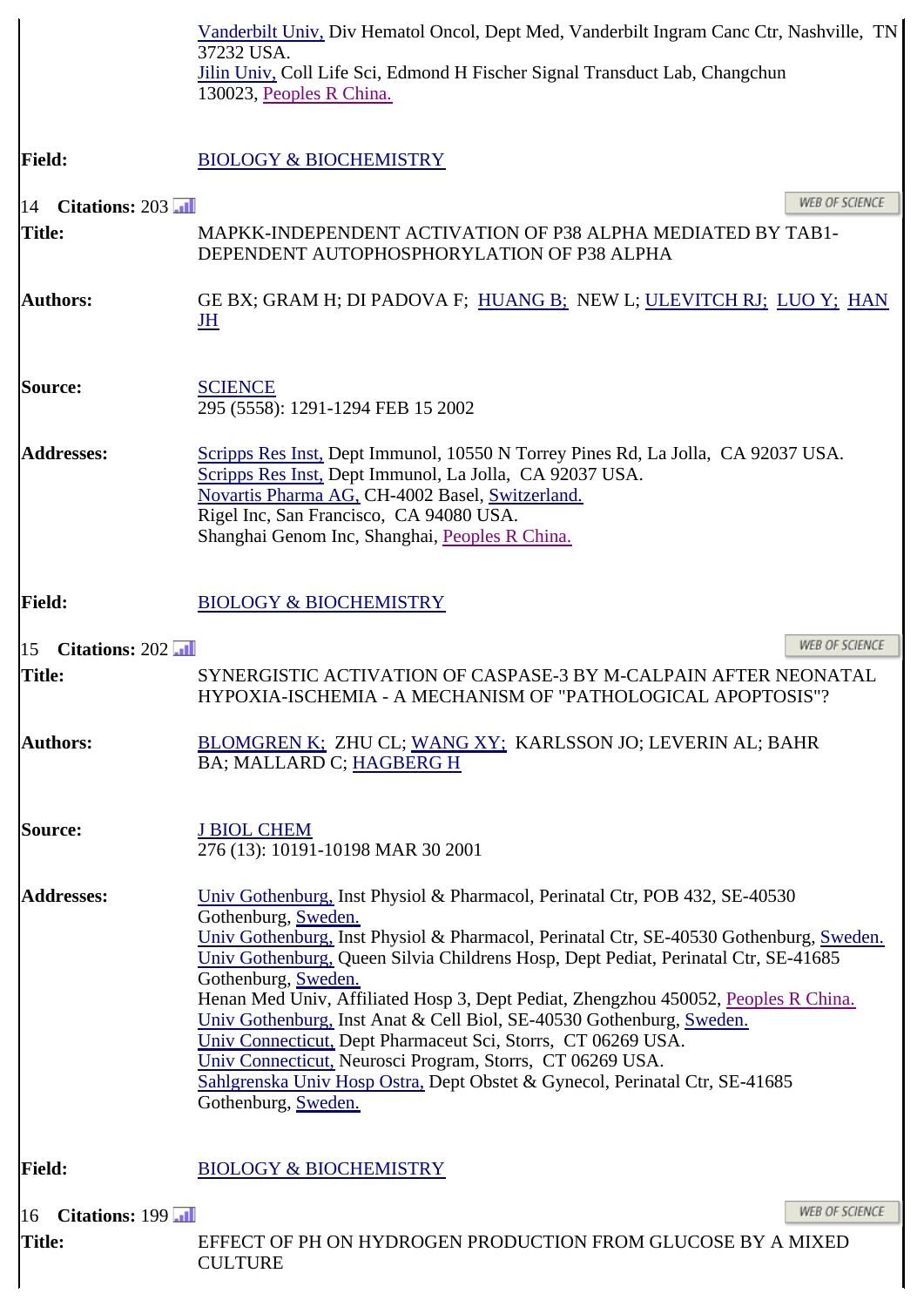| <b>Authors:</b>                    | <b>FANG HHP; LIU H</b>                                                                                                                                                                                                                                                                                                                                                                                                                                                                                                                                                                                                                                                                                                                                                |
|------------------------------------|-----------------------------------------------------------------------------------------------------------------------------------------------------------------------------------------------------------------------------------------------------------------------------------------------------------------------------------------------------------------------------------------------------------------------------------------------------------------------------------------------------------------------------------------------------------------------------------------------------------------------------------------------------------------------------------------------------------------------------------------------------------------------|
| Source:                            | <b>BIORESOURCE TECHNOL</b><br>82 (1): 87-93 MAR 2002                                                                                                                                                                                                                                                                                                                                                                                                                                                                                                                                                                                                                                                                                                                  |
| <b>Addresses:</b>                  | Univ Hong Kong, Dept Civil Engn, Ctr Environm Engn Res, Pokfulam Rd, Hong Kong,<br>Hong Kong, Peoples R China.<br>Univ Hong Kong, Dept Civil Engn, Ctr Environm Engn Res, Hong Kong, Hong<br>Kong, Peoples R China.                                                                                                                                                                                                                                                                                                                                                                                                                                                                                                                                                   |
| <b>Field:</b>                      | <b>BIOLOGY &amp; BIOCHEMISTRY</b>                                                                                                                                                                                                                                                                                                                                                                                                                                                                                                                                                                                                                                                                                                                                     |
| Citations: 197<br>$\vert 17 \vert$ | RESEARCH FRONT<br><b>WEB OF SCIENCE</b>                                                                                                                                                                                                                                                                                                                                                                                                                                                                                                                                                                                                                                                                                                                               |
| <b>Title:</b>                      | THE CRYSTAL STRUCTURES OF SEVERE ACUTE RESPIRATORY SYNDROME<br>VIRUS MAIN PROTEASE AND ITS COMPLEX WITH AN INHIBITOR                                                                                                                                                                                                                                                                                                                                                                                                                                                                                                                                                                                                                                                  |
| <b>Authors:</b>                    | YANG HT; YANG MJ; DING Y; LIU YW; LOU ZY; ZHOU Z; SUN L; MO LJ; YE S;<br>PANG H; GAO GF; ANAND K; BARTLAM M; HILGENFELD R; RAO ZH                                                                                                                                                                                                                                                                                                                                                                                                                                                                                                                                                                                                                                     |
| <b>Source:</b>                     | PROC NAT ACAD SCI USA<br>100 (23): 13190-13195 NOV 11 2003                                                                                                                                                                                                                                                                                                                                                                                                                                                                                                                                                                                                                                                                                                            |
| <b>Addresses:</b>                  | Tsing Hua Univ, Struct Biol Lab, Beijing 100084, Peoples R China.<br>Chinese Acad Sci, Inst Biophys, Natl Lab Biomacromol, Beijing 100084, Peoples R China.<br>Med Univ Lubeck, Inst Biochem, D-23538 Lubeck, Germany.                                                                                                                                                                                                                                                                                                                                                                                                                                                                                                                                                |
| <b>Field:</b>                      | <b>BIOLOGY &amp; BIOCHEMISTRY</b>                                                                                                                                                                                                                                                                                                                                                                                                                                                                                                                                                                                                                                                                                                                                     |
| Citations: 192<br>18               | <b>WEB OF SCIENCE</b>                                                                                                                                                                                                                                                                                                                                                                                                                                                                                                                                                                                                                                                                                                                                                 |
| <b>Title:</b>                      | GENOME SEQUENCE OF SHIGELLA FLEXNERI 2A: INSIGHTS INTO<br>PATHOGENICITY THROUGH COMPARISON WITH GENOMES OF ESCHERICHIA<br>COLI K12 AND O157                                                                                                                                                                                                                                                                                                                                                                                                                                                                                                                                                                                                                           |
| <b>Authors:</b>                    | JIN Q; YUAN ZH; XU JG; WANG Y; SHEN Y; LU WC; WANG JH; LIU H; YANG J;<br>YANG F; ZHANG XB; ZHANG JY; YANG GW; WU HT; QU D; DONG J; SUN<br>LL; XUE Y: ZHAO AL; GAO YS; ZHU JP; KAN B; DING KY; CHEN SX; CHENG<br>HS; YAO ZJ; HE BK; CHEN RS; MA DL; QIANG BQ; WEN YM; HOU YD; YU J                                                                                                                                                                                                                                                                                                                                                                                                                                                                                     |
| Source:                            | <b>NUCL ACID RES</b><br>30 (20): 4432-4441 OCT 15 2002                                                                                                                                                                                                                                                                                                                                                                                                                                                                                                                                                                                                                                                                                                                |
| <b>Addresses:</b>                  | State Key Lab Mol Virol & Genet Engn, Beijing 100052, Peoples R China.<br>Fudan Univ, Mol Virol Lab, Shanghai 200032, Peoples R China.<br>Chinese Acad Prevent Med. Inst Epidemiol & Microbiol, Beijing 102206, Peoples R China.<br>Peking Univ, Hlth Sci Ctr, Beijing 100083, Peoples R China.<br>Natl Ctr Human Genome Res, Beijing 100176, Peoples R China.<br>Chinese Acad Sci, Inst Biophys, Lab Bioinformat, Beijing 100101, Peoples R China.<br>Chinese Minist Publ Hlth, Microbial Genome Ctr, Beijing 100052, Peoples R China.<br>Beijing Microbial Genome Res Ctr, Beijing 100052, Peoples R China.<br>HuaBei Pharmaceut Co Ltd, Shijiazhuang 0500, Peoples R China.<br>Univ London Imperial Coll Sci & Technol, Fac Med, Dept Paediat, Mol Infect Dis Grp, |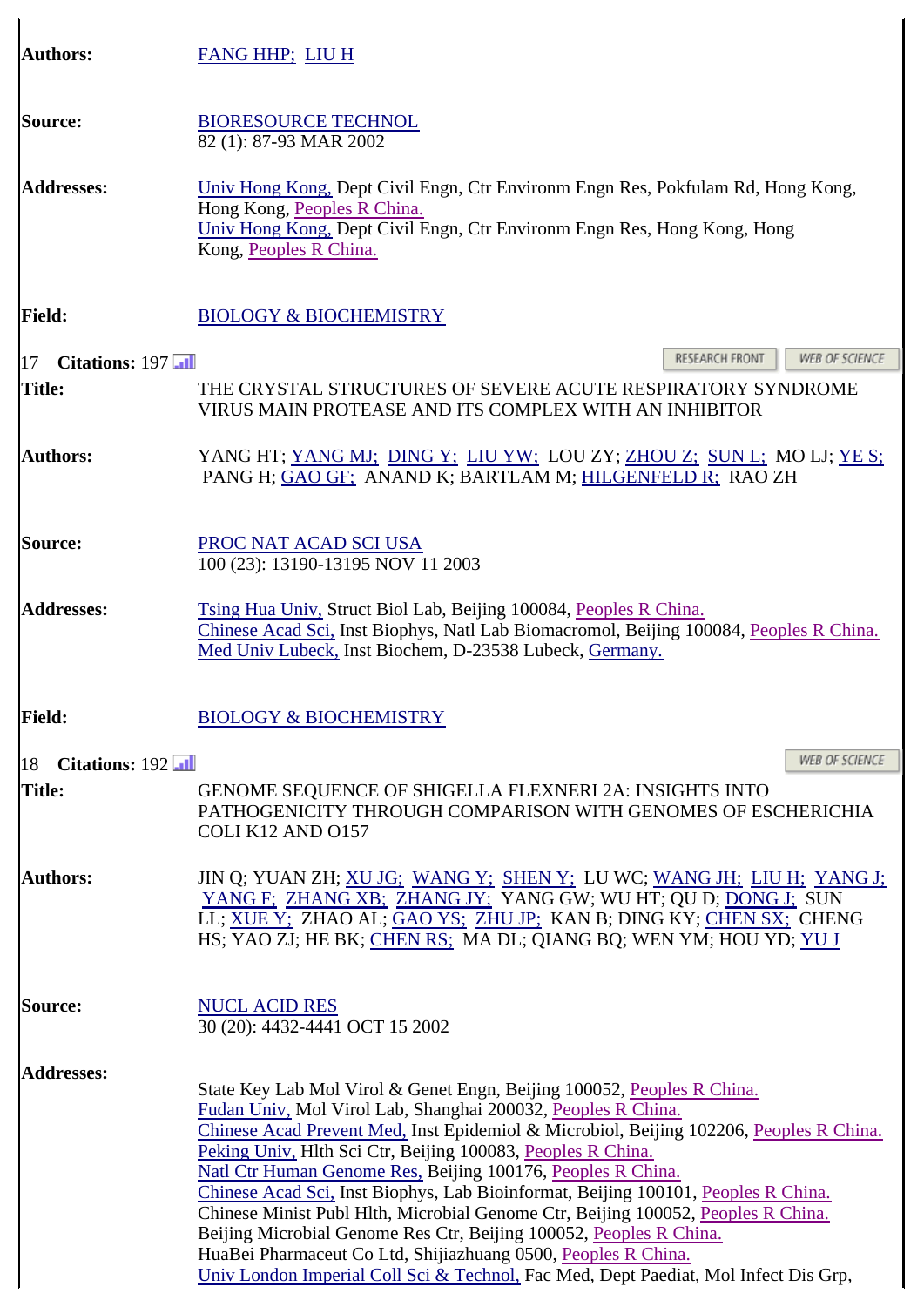|                      | London W2 1PG, England.                                                                                                                                                                                                                                                                                                                                                                                                                                                                                                                                                                                                                                                                                                                                                                                                                                                                                                                                                                                                                                                                                                                                                                                                                                                                                                                                                                                                                                                                                                                                                                                                                                                                                                                                                                                                                                                                                            |
|----------------------|--------------------------------------------------------------------------------------------------------------------------------------------------------------------------------------------------------------------------------------------------------------------------------------------------------------------------------------------------------------------------------------------------------------------------------------------------------------------------------------------------------------------------------------------------------------------------------------------------------------------------------------------------------------------------------------------------------------------------------------------------------------------------------------------------------------------------------------------------------------------------------------------------------------------------------------------------------------------------------------------------------------------------------------------------------------------------------------------------------------------------------------------------------------------------------------------------------------------------------------------------------------------------------------------------------------------------------------------------------------------------------------------------------------------------------------------------------------------------------------------------------------------------------------------------------------------------------------------------------------------------------------------------------------------------------------------------------------------------------------------------------------------------------------------------------------------------------------------------------------------------------------------------------------------|
| <b>Field:</b>        | <b>BIOLOGY &amp; BIOCHEMISTRY</b>                                                                                                                                                                                                                                                                                                                                                                                                                                                                                                                                                                                                                                                                                                                                                                                                                                                                                                                                                                                                                                                                                                                                                                                                                                                                                                                                                                                                                                                                                                                                                                                                                                                                                                                                                                                                                                                                                  |
| Citations: 163<br>19 | RESEARCH FRONT<br>WEB OF SCIENCE                                                                                                                                                                                                                                                                                                                                                                                                                                                                                                                                                                                                                                                                                                                                                                                                                                                                                                                                                                                                                                                                                                                                                                                                                                                                                                                                                                                                                                                                                                                                                                                                                                                                                                                                                                                                                                                                                   |
| <b>Title:</b>        | THE HUPOPSI'S MOLECULAR INTERACTION FORMAT - A COMMUNITY<br>STANDARD FOR THE REPRESENTATION OF PROTEIN INTERACTION DATA                                                                                                                                                                                                                                                                                                                                                                                                                                                                                                                                                                                                                                                                                                                                                                                                                                                                                                                                                                                                                                                                                                                                                                                                                                                                                                                                                                                                                                                                                                                                                                                                                                                                                                                                                                                            |
| <b>Authors:</b>      | HERMJAKOB H; MONTECCHI-PALAZZI L; BADER G; WOJCIK R; SALWINSKI L;<br>CEOL A; MOORE S; ORCHARD S; SARKANS U; VON MERING C; ROECHERT<br>B; POUX S; JUNG E; MERSCH H; KERSEY P; LAPPE M; LI YX; ZENG R; RANA<br>D; NIKOLSKI M; HUSI H; BRUN C; SHANKER K; GRANT SGN; SANDER C; BORK<br>P: ZHU WM; PANDEY A; BRAZMA A; JACQ B; VIDAL M; SHERMAN D;<br>LEGRAIN P; CESARENI G; XENARIOS L; EISENBERG D; STEIPE B; HOGUE<br>C; APWEILER R                                                                                                                                                                                                                                                                                                                                                                                                                                                                                                                                                                                                                                                                                                                                                                                                                                                                                                                                                                                                                                                                                                                                                                                                                                                                                                                                                                                                                                                                                 |
| <b>Source:</b>       | <b>NAT BIOTECHNOL</b><br>22 (2): 177-183 FEB 2004                                                                                                                                                                                                                                                                                                                                                                                                                                                                                                                                                                                                                                                                                                                                                                                                                                                                                                                                                                                                                                                                                                                                                                                                                                                                                                                                                                                                                                                                                                                                                                                                                                                                                                                                                                                                                                                                  |
| <b>Addresses:</b>    | European Bioinformat Inst, EBI Hinxton, Wellcome Trust Genome Campus, Cambridge<br>CB10 1SD, England.<br>European Bioinformat Inst, EBI Hinxton, Cambridge CB10 1SD, England.<br>Univ Roma Tor Vergata, Dept Biol, I-00133 Rome, Italy.<br>Mem Sloan Kettering Canc Ctr, Computat Biol Ctr, New York, NY 10021 USA.<br>Hybrigen SA, F-75012 Paris, France.<br>Univ Calif Los Angeles, Howard Hughes Med Inst, DOE Inst Gen & Prote, Los Angeles, CA<br>90095 USA.<br>Mt Sinai Hosp, Samuel Lunenfeld Res Inst, Toronto, ON M5G 1X5, Canada.<br>European Mol Biol Lab, Struct & Computat Biol Program, D-69117 Heidelberg, Germany.<br>Max Delbruck Ctr Mol Med, Dept Bioinformat, D-13092 Berlin, Germany.<br>Swiss Inst Bioinformat, CH-1211 Geneva, Switzerland.<br>LG Informat, Aventis Pharma Deutschland, D-65812 Bad Soden, Germany.<br>Univ Bielefeld, Fac Technol, D-33615 Bielefeld, Germany.<br>Chinese Acad Sci, Shanghai Inst Biol Sci, Bioinformat Ctr, Shanghai 200031, Peoples R<br>China.<br>Chinese Acad Sci, Shanghai Inst Biol Sci, Prote Ctr, Shanghai 200031, Peoples R China.<br>Univ Cambridge, Dept Genet, Cambridge CB2 3EH, England.<br>CNRS, Lab Genet & Physiol Dev, IBDM, F-13402 Marseille 9, France.<br>Univ Edinburgh, Div Neurosci, Edinburgh EH8 9JZ, Midlothian, Scotland.<br>Inst Bioinformat, Bangalore 560066, Karnataka, India.<br>Johns Hopkins Univ, McKusick Nathans Inst Genet Med, Baltimore, MD 21287 USA.<br>Johns Hopkins Univ, Dept Biol Chem, Baltimore, MD 21287 USA.<br>Harvard Univ, Sch Med, Dana Farber Canc Inst, Boston, MA 02115 USA.<br>Harvard Univ, Sch Med, Dept Genet, Boston, MA 02115 USA.<br>CNRS, Lab Bordelais Rech Informat, UMR 5800, F-33405 Talence, France.<br>Serono Int SA, CH-1228 Geneva, Switzerland.<br>Univ Toronto, Dept Biochem, Toronto, ON M5S 1A8, Canada.<br>Univ Toronto, Dept Mol & Med Genet, Toronto, ON M5S 1A8, Canada. |
| <b>Field:</b>        | <b>BIOLOGY &amp; BIOCHEMISTRY</b>                                                                                                                                                                                                                                                                                                                                                                                                                                                                                                                                                                                                                                                                                                                                                                                                                                                                                                                                                                                                                                                                                                                                                                                                                                                                                                                                                                                                                                                                                                                                                                                                                                                                                                                                                                                                                                                                                  |
| Citations: 155<br>20 | <b>WEB OF SCIENCE</b>                                                                                                                                                                                                                                                                                                                                                                                                                                                                                                                                                                                                                                                                                                                                                                                                                                                                                                                                                                                                                                                                                                                                                                                                                                                                                                                                                                                                                                                                                                                                                                                                                                                                                                                                                                                                                                                                                              |
| <b>Title:</b>        | <b>IDENTIFICATION OF THE NF-E2-RELATED FACTOR-2-DEPENDENT GENES</b><br>CONFERRING PROTECTION AGAINST OXIDATIVE STRESS IN PRIMARY                                                                                                                                                                                                                                                                                                                                                                                                                                                                                                                                                                                                                                                                                                                                                                                                                                                                                                                                                                                                                                                                                                                                                                                                                                                                                                                                                                                                                                                                                                                                                                                                                                                                                                                                                                                   |

CORTICAL ASTROCYTES USING OLIGONUCLEOTIDE MICROARRAY ANALYSIS